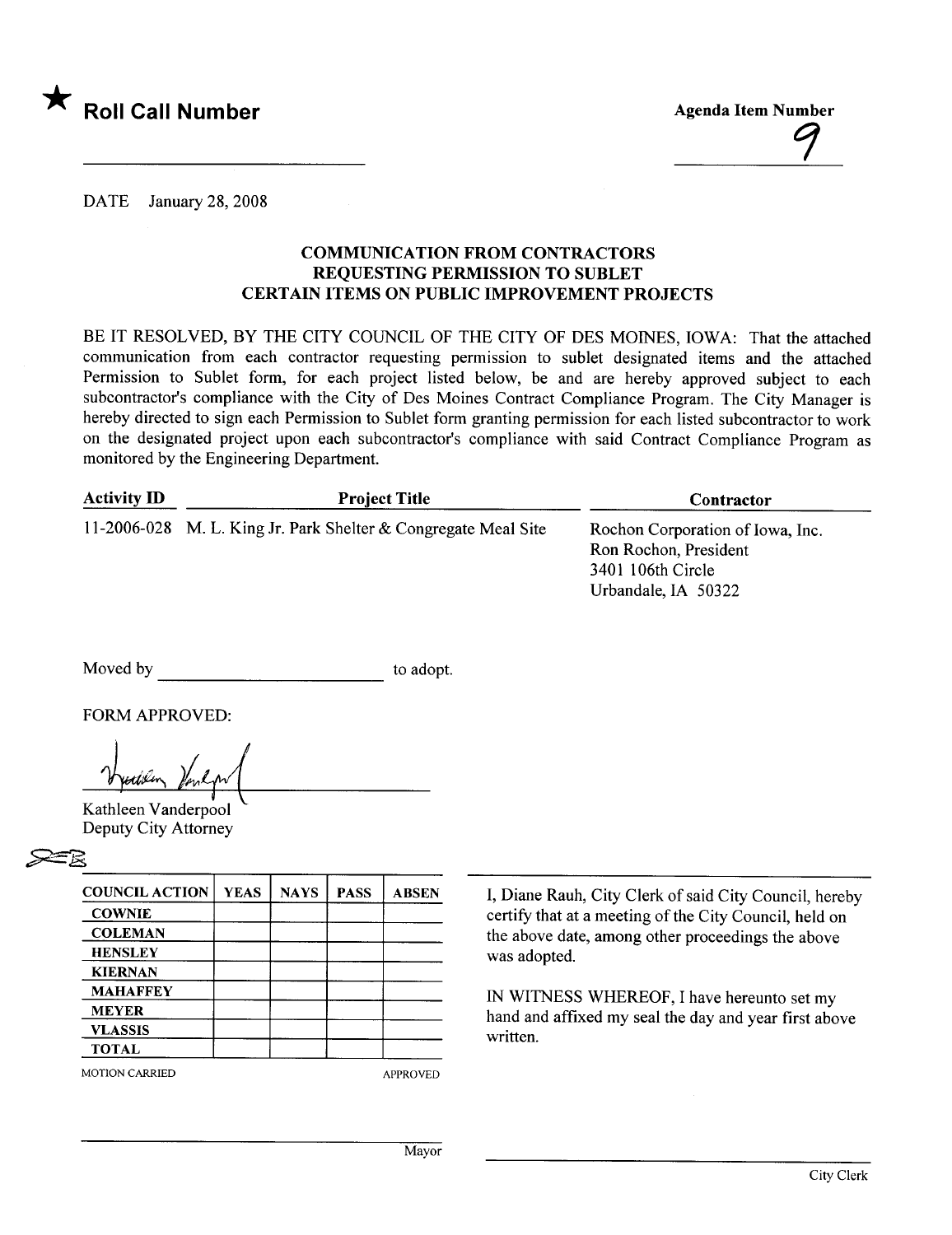## <sup>~</sup> PERMISSION TO SUBLET

|                                                                                                                                                                                                                                                                                                                                                                                                    |                                                                                                                   | Date          | <b>January 2, 2008</b>                                  |                                                      |  |
|----------------------------------------------------------------------------------------------------------------------------------------------------------------------------------------------------------------------------------------------------------------------------------------------------------------------------------------------------------------------------------------------------|-------------------------------------------------------------------------------------------------------------------|---------------|---------------------------------------------------------|------------------------------------------------------|--|
| Project<br>ML King Jr. Park Shelter & Congregate Meal Site                                                                                                                                                                                                                                                                                                                                         | Contract No.                                                                                                      | 14317         |                                                         |                                                      |  |
| Contractor<br><b>Rochon Corportation</b>                                                                                                                                                                                                                                                                                                                                                           | Activity ID                                                                                                       |               | 11-2006-028                                             |                                                      |  |
| Federal Tax ID<br>42-1527913                                                                                                                                                                                                                                                                                                                                                                       |                                                                                                                   | Project No.   | <b>PKS100</b>                                           |                                                      |  |
| <b>ITEM TO BE SUBLET</b>                                                                                                                                                                                                                                                                                                                                                                           | <b>ORGANIZATION</b><br><b>TO PERFORM</b><br><b>WORK</b>                                                           |               | <b>STATE IF</b><br><b>ORGANIZATION</b><br><b>IS DBE</b> | <b>COST OF</b><br><b>WORK TO BE</b><br><b>SUBLET</b> |  |
| Steel framing & fabrication                                                                                                                                                                                                                                                                                                                                                                        | Des Moines Steel Co.<br>110 Clark Street<br>Des Moines, IA 50314<br>$(515)$ 246-8004<br>Federal Tax ID 42-1397053 |               | No                                                      | \$4,263.00                                           |  |
| Cost of Items Sublet This Request                                                                                                                                                                                                                                                                                                                                                                  |                                                                                                                   |               |                                                         | \$4,263.00                                           |  |
| Cost of Items Previously Sublet                                                                                                                                                                                                                                                                                                                                                                    |                                                                                                                   | \$497,998.50  |                                                         |                                                      |  |
| <b>Total Cost of Items Sublet</b>                                                                                                                                                                                                                                                                                                                                                                  | \$502,261.50                                                                                                      |               |                                                         |                                                      |  |
| Cost of Specialty Items                                                                                                                                                                                                                                                                                                                                                                            |                                                                                                                   | \$285,136.00  |                                                         |                                                      |  |
| (a) Total Cost of Sublet Items Less Specialty Items                                                                                                                                                                                                                                                                                                                                                |                                                                                                                   |               |                                                         | \$217,125.50                                         |  |
| <b>Total Contract Amount</b>                                                                                                                                                                                                                                                                                                                                                                       |                                                                                                                   | \$920,750.00  |                                                         |                                                      |  |
| (b) Total Contract Amount Less Specialty Items                                                                                                                                                                                                                                                                                                                                                     |                                                                                                                   | \$635,614.00  |                                                         |                                                      |  |
| Percentage of Contract to be Sublet $(a \div b)$                                                                                                                                                                                                                                                                                                                                                   |                                                                                                                   |               |                                                         | 34.16%                                               |  |
| Permission is subject to subcontractors' compliance with the City of Des Moines Contract Compliance Program, and<br>clearance of subcontractors by the Engineering Department is required prior to their starting work. Permission is<br>given with the understanding that the prime contractor shall be held responsible for the subcontractors' full<br>compliance of all terms of the contract. |                                                                                                                   |               |                                                         |                                                      |  |
| Attachment: Contractor's Letter<br><b>Requesting Subletting</b>                                                                                                                                                                                                                                                                                                                                    | City Engineer                                                                                                     |               |                                                         |                                                      |  |
| Form Routing: Project Engr.<br>City Engr.                                                                                                                                                                                                                                                                                                                                                          |                                                                                                                   |               |                                                         |                                                      |  |
| Engr. Admin.<br>City Clerk/City Manager                                                                                                                                                                                                                                                                                                                                                            | <b>City Manager</b>                                                                                               |               |                                                         | Date                                                 |  |
| Engr. Admin.<br>Distribution                                                                                                                                                                                                                                                                                                                                                                       |                                                                                                                   | Roll Call No. |                                                         | Date                                                 |  |

 $\ddot{\phantom{a}}$ 

/